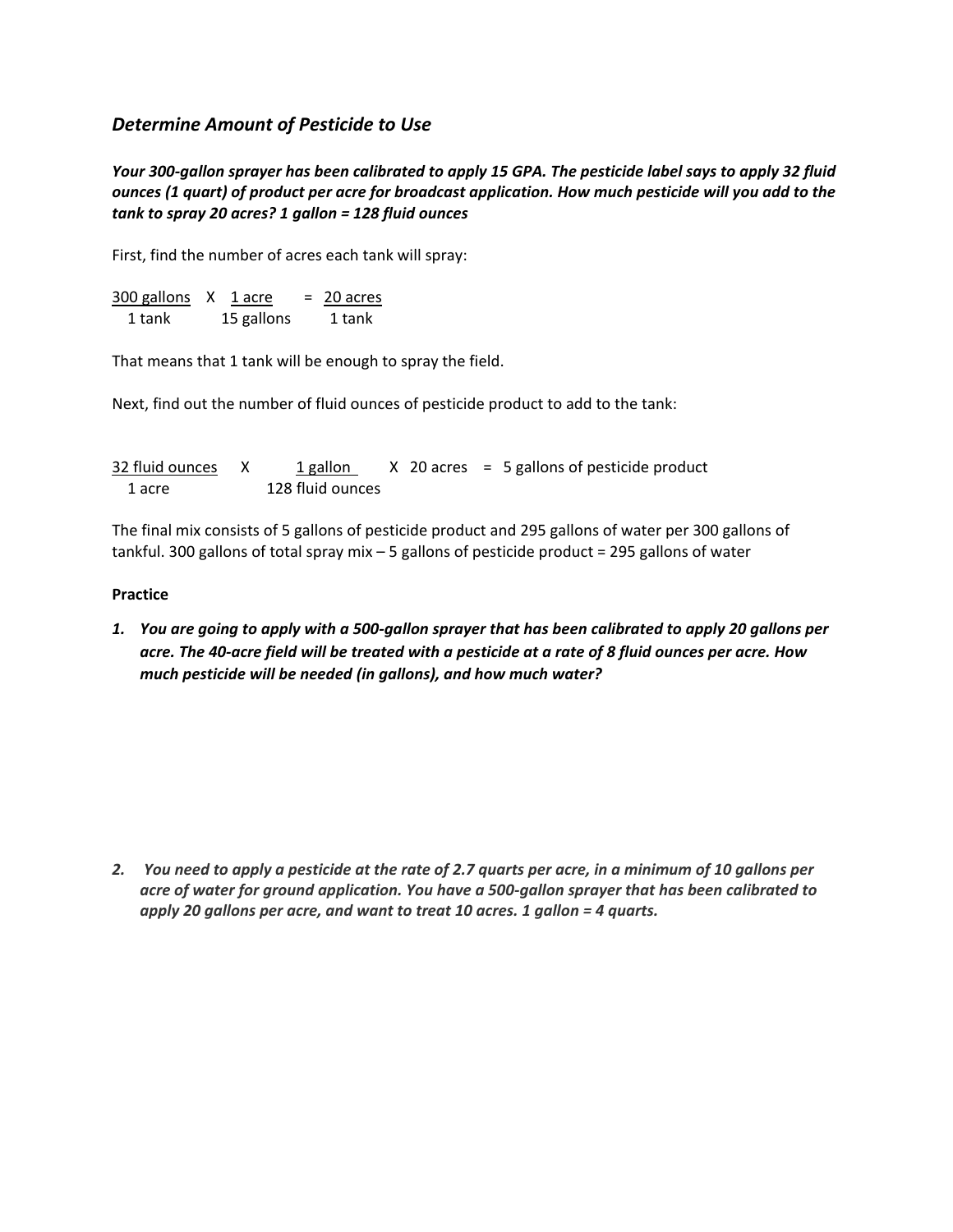*3. When calibrating your sprayer, you found it delivers 2 gallons of water per 250 square feet of test area. You have an area that is 40 feet by 300 feet that needs to have an herbicide applied, at a rate of 4 fluid ounces of product per 1,000 square feet. How many gallons of water and product combined will be needed to treat the area, and how many ounces of formulation do you need to cover the area? You have a small 100-gallon tank for spot treatments such as these.*

## **Answers**

*1. You are going to apply with a 500-gallon sprayer that has been calibrated to apply 20 gallons per acre. The 40-acre field will be treated with a pesticide at a rate of 8 fluid ounces per acre. How much pesticide will be needed (in gallons), and how much water?*

First, how many acres will 1 tank cover at that rate?

 $500$  gallons  $X$   $1$  acre  $= 25$  acres 1 tank 20 gallons 1 tank

You will need more than one tank to treat 40 acres. One tank full to treat 25 acres, and a partial tank to treat 15 acres

40 acres – 25 acres = 15 acres.

 $25$  acres X  $8$  fluid ounces X  $1$  gallon = 1.5625 gal of product for full tank 1 tank 1 acre 128 fluid ounces

500 gallons of pesticide solution  $-1.6$  gallons of product = 498.4 gallons of water

15 acres  $X$  8 fluid ounces  $X$  1 gallon = 0.9375 gallons of product for second (partial) tank 1 tank 1 acre 128 fluid ounces

To determine how much water and pesticide product for the partial tank, multiply the number of acres to treat by the rate the sprayer was calibrated to spray.

15 acres  $X \geq 0$  gallons = 300 gallons 1 acre

300 gallons of pesticide solution – 0.9375 gallons of product = 299 gallons of water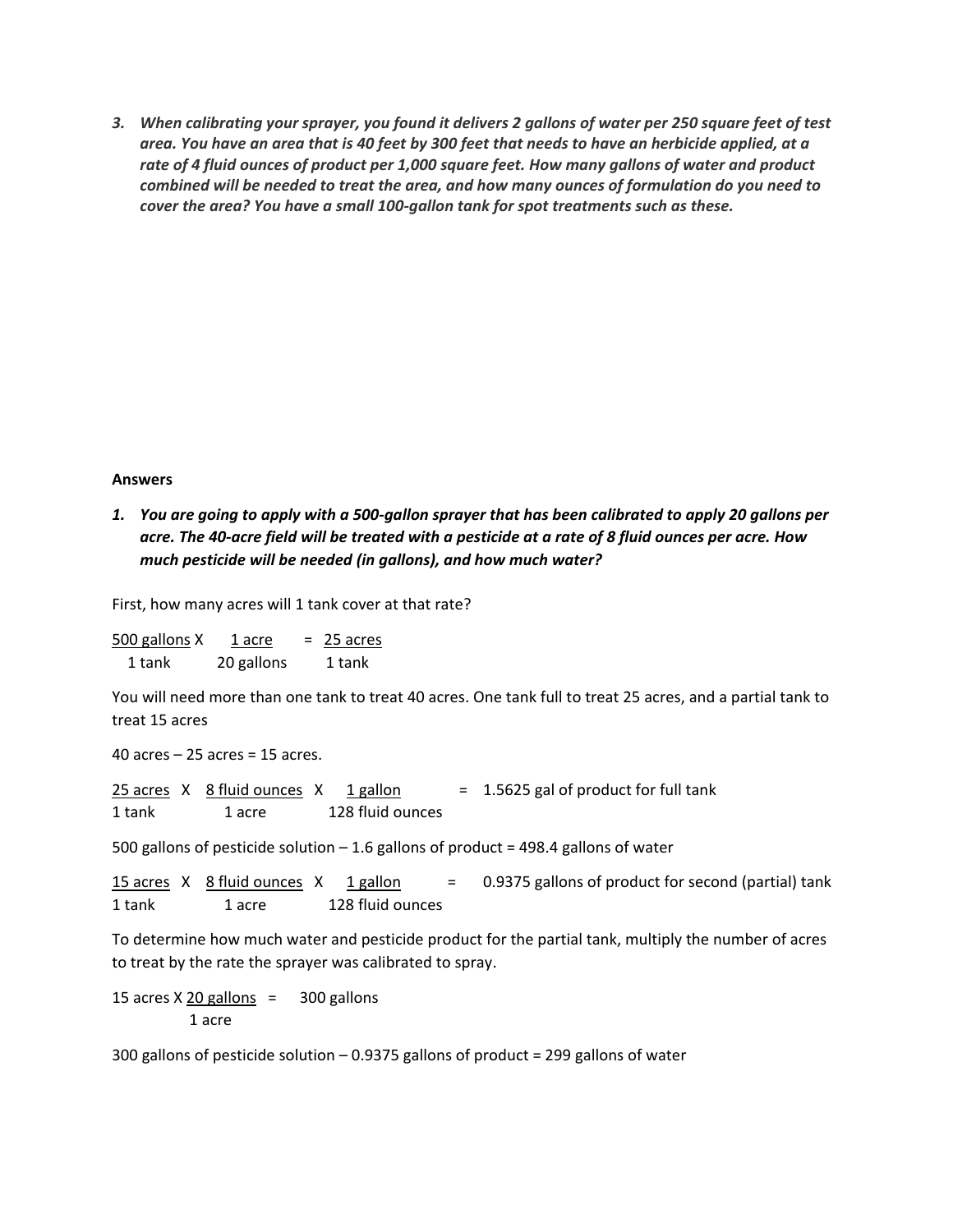*2. You need to apply a pesticide at the rate of 2.7 quarts per acre, in a minimum of 10 gallons per acre of water for ground application. You have a 500-gallon sprayer that has been calibrated to apply 20 gallons per acre, and want to treat 10 acres. 1 gallon = 4 quarts.*

*How much pesticide product will you need?*

10 acres X  $2.7$  quarts X  $1$  gallon = 6.75 gallons of product 1 acre 4 quarts

*What is the total volume of spray needed?*

 $20$  gallons  $X$  10 acres = 200 gallons of spray mixture 1 acre

*How many gallons of water will you need?*

200 gallons of spray mixture – 6.75 gallons of product = 193.25 gallons of water.

*3. When calibrating your sprayer, you found it delivers 2 gallons of water per 250 square feet of test area. You have an area that is 40 feet by 300 feet that needs to have an herbicide applied, at a rate of 4 fluid ounces of product per 1,000 square feet. How many gallons of water and product combined will be needed to treat the area, and how many ounces of formulation do you need to cover the area? You have a small 100-gallon tank for spot treatments such as these.*

Determine how many square feet need treatment.

40 ft. X 300 ft. = 12,000 sq. ft.

This is 12 times larger than our 1,000 sq ft area given in the application rate (4 fl oz per 1,000 sq ft.)

12,000 sq. ft. = 12 1,000 sq. ft.

If the sprayer delivers 2 gallons per 250 sq ft, it delivers 8 gallons per 1,000 sq ft. (divide 1,000 sq ft by 250 sq ft to get 4. Then multiply 2 gallons by 4 to get 8 gallons per 1,000 ft.).

 $1,000$  sq. ft. = 4 250 sq. ft.

4 X 2 gal per 250 sq. ft. = 8 gal pesticide spray solution per 1,000 sq. ft.